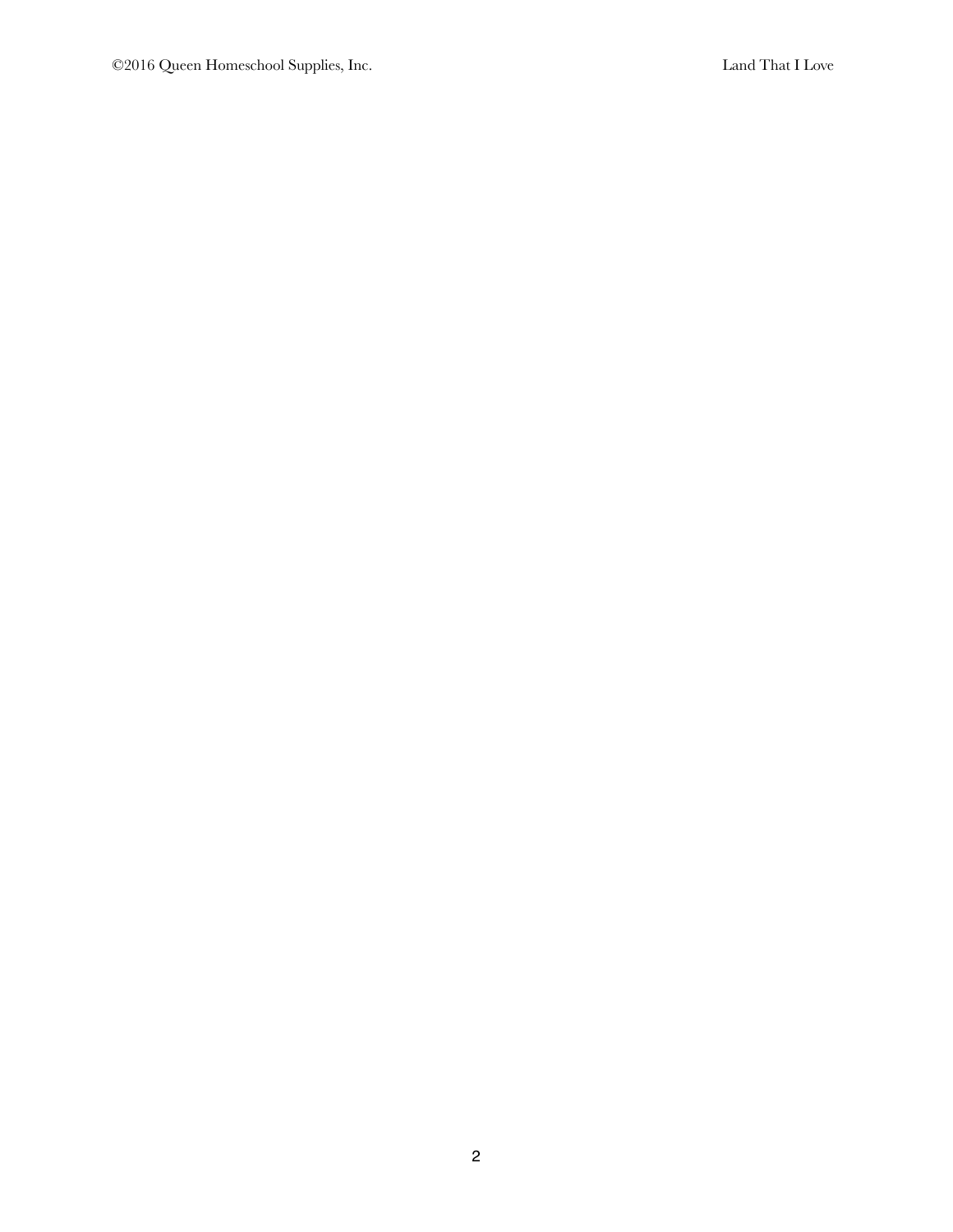## D*ear Reader,*

"*e populari*# *of our best-se*\$*ing "Discovering Nature and Science" curriculum series for children caused us to take another look at the way we taught history.* 

H*aving always used* '*e living book approach recommended by Charlo*)*e Mason, we enjoyed* '*e* \**eedom* '*at* '*is simple me*'*od gave us, and found it qui*+ *easy* & *add in addi*,*onal ac*,*vi*,*es for our children which focused around* '*e* ,*me period in which we* f*ound ourselves immersed - but* '*en, as publishers, we found* '*at many of our* c*us*&*mers s*.*uggled wi*' *pu*)*ing* &*ge*'*er addi*,*onal ac*,*vi*,*es and resources, such as discussion questions, further researching and writing, and the occasional activity to go along* with the study of history.

A*s a homeschool mom myself, I must admit,* '*e* '*ought of not having* & *come up wi*' *ideas* to supplement everyday of the school year was appealing to me as well. And so, as u*sual, I* &*ok it upon myself* & *put* &*ge*'*er a his*&*ry curriculum* '*at would keep* '*e* focus on Charlotte Mason's philosophy of using living books as a base, while integrating s*ome of* '*e o*'*er ac*,*vi*,*es our cus*&*mers were asking for.*

This series is the result of our efforts. I pray you find them rewarding, simple to use, and *a brea*' *of* \**esh air in* '*e world of homeschool his*&*ry curriculum.*

I*n Christ's Service,*

D*r. Sandi Queen, ND* A*u*'*or and Publishe*r *2016*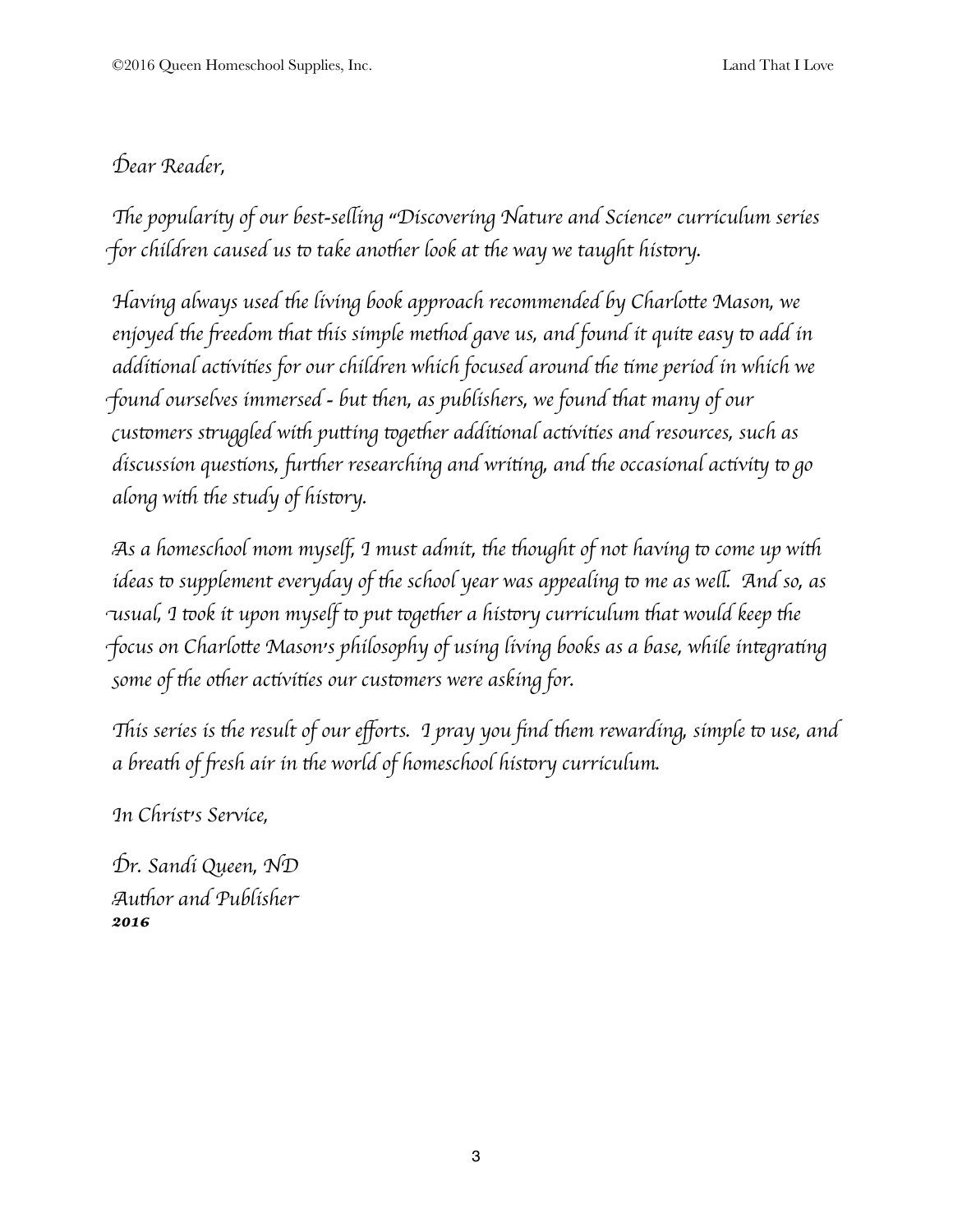#### **How to Use:**

Like all the curriculum we publish, this series is set up very simply, and may be used by students of a variety of ages. Each volume focuses on a different time period in history, and each week's lesson has a true history story to introduce the week's lesson.

On Mondays, your child will learn new vocabulary words pertinent to understanding the history of the chosen time period. On Tuesday, he will read the chapter for that week, where the new history lesson is introduced. The rest of that week is spent digging more deeply into the chosen time period through lessons in researching, writing, building a timeline, and other activities that help bring your chosen time period to life. When building the timeline, since stories may not always be in chronological order, you will place them according to their time in history, allowing the student to see the overlap of different people and events. Each new lesson begins a new week. It's truly that simple.

To use with children of different ages, because the book is consumable and may not be photocopied, each child will need his own book to write in. You may copy the timeline pictures if you don't want to cut them out of your student's book. For younger children, you may choose to help them with their vocabulary words and researching, and to keep it minimal. You may also choose to do the writing assignments as narrations by having your young child narrate (tell back) to you what he has learned from your researching together, and then you can write down what he tells you.

For the student who is older and able to do the researching and writing portions, this book may be used independently if you wish. Because he is more capable, more will be expected of him in his writing. Our intent is to keep things engaging and enjoyable, and simple for families. Using multiple copies of the same book for multiple ages allows for simplicity, and it's always nice when you can all be studying the same thing at the same time, even though everyone is working at his own level.

#### **For Additional Enhancement:**

We publish another series called "Observing History Through Picture Study," which are different sets of full color paintings, each painted during a specific time period by artists of that time period. Each painting depicts something from everyday life during that era, and really helps bring your chosen time period to life by giving beautiful visual representation. A study guide is included which tells more about each painting, its artist, what is going on in the painting, and how that pertains to life during that time in history. While not mandatory to use with this series, it does make a nice addition.

There is also a list of additional resources in the back, which are purely optional, but will enhance the study of this time period if you should choose to add them.

#### **And Now....Let Us Begin.**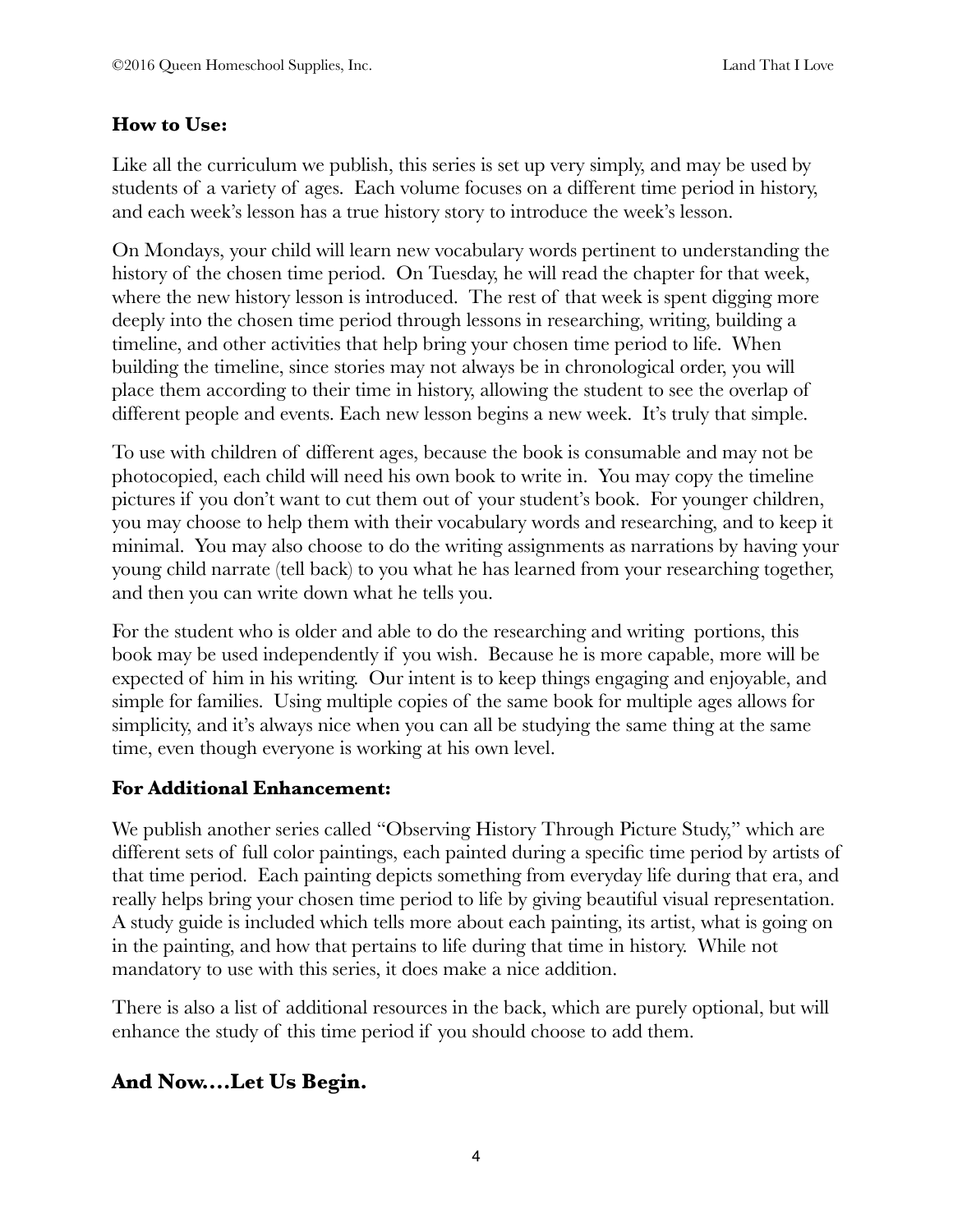## **Lesson 1, Day 1: Vocabulary**

In a dictionary, look up the following words which pertain to this week's period in history, and write their definitions.

Noble (adjective) -

Hammock -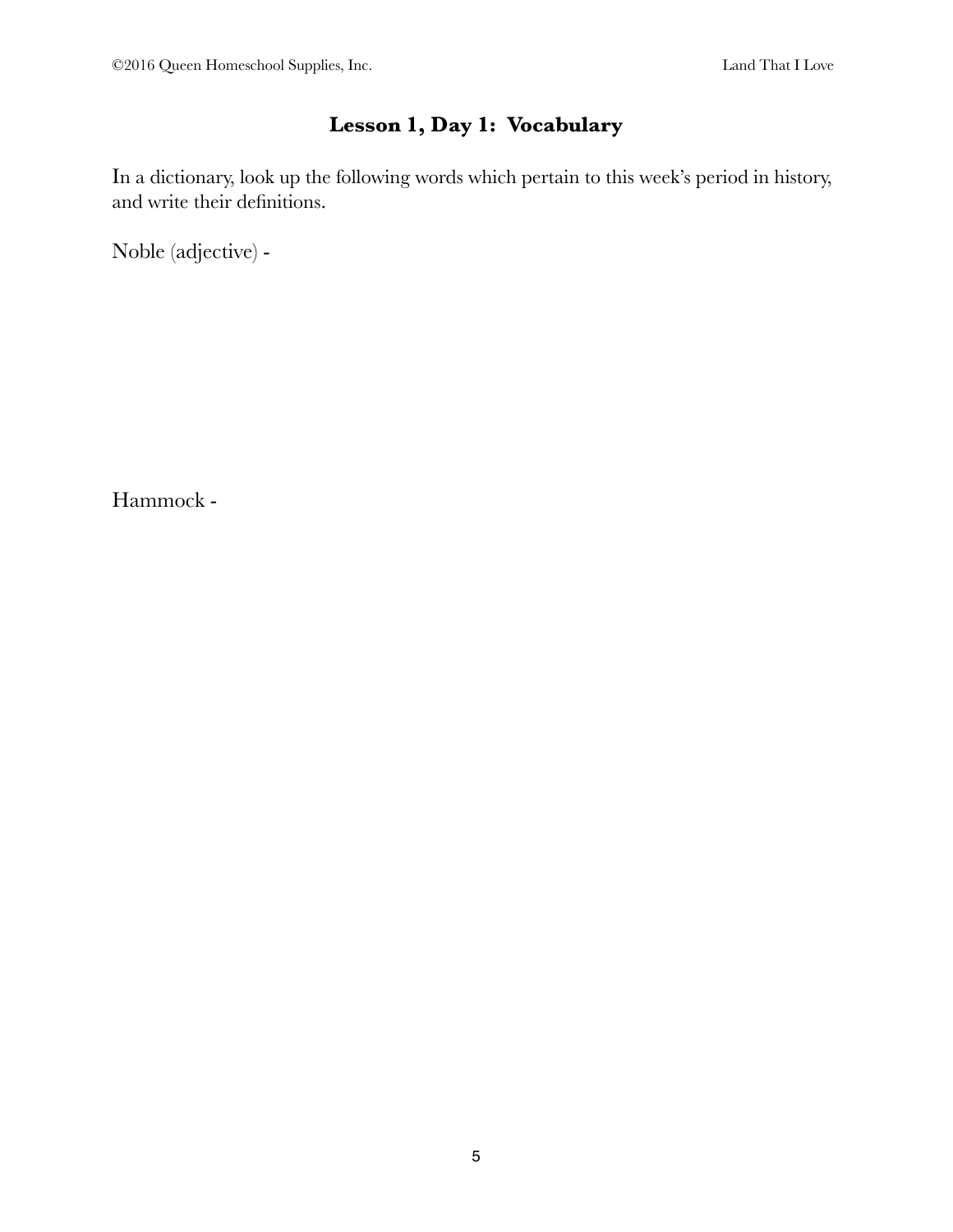## **Lesson 1, Day 2: To Read:**

#### **How the Vikings Sought and Found New Lands**

In days long long ago there dwelt in Greenland a King named Eric the Red. He was a man mighty in war, and men held him in high honor.

Now one day to the court of Eric there came Bjarni the son of Heriulf. This Bjarni was a far traveler. He had sailed many times upon the seas, and when he came home he had ever some fresh tale of marvel and adventure to tell. But this time he had a tale to tell more marvelous than any before. For he told how far away across the sea of Greenland, where no man had sailed before, he had found a new, strange land.

But when the people asked news of this unknown land Bjarni could tell them little, for he had not set foot upon those far shores. Therefore the people scorned him.

"Truly you have little hardiness," they said, "or else you would have gone ashore, and seen for yourself, and had given us good account of this land."

But although Bjarni could tell nothing of the new strange land, save that he had seen it, the people thought much about it, and there was great talk about voyages and discoveries. Many longed to sail forth and find the land which Bjarni had seen. But more than any other in that kingdom, Leif the son of Eric the Red, longed to find that land. So Leif went to Eric and said:

"Oh my father, I fain would seek the land which Bjarni the Traveler has seen. Give me gold that I may buy his ship and sail away upon the seas to find it."

Then Eric the Red gave his son much gold. "Go, my son," he said, "buy the ship of Bjarni the Traveler, and sail to the land of which he tells." Leif quickly went to Bjarni and bought his ship.

Leif was a tall man, of great strength and noble bearing, and also a man of wisdom, and just in all things, so that men loved and were ready to obey him. Therefore, many men came to him offering to be his companions in adventure, until there were thirty-five men. They were all men of great strength, with golden hair and eyes blue as the sea, save only Tyrker the German.

Tyrker had lived with Eric the Red for many years. Tyrker also loved Leif dearly, for he had known him since he was a child, and was indeed his foster father. So he was eager to go with Leif upon this adventurous voyage. Tyrker was very little and plain. His forehead was high and his eyes small and restless. He wore shabby clothes, and to the blue-eyed, fair-haired giants of the North he seemed indeed a sorry-looking little fellow. But all that mattered little, for he was a clever craftsman, and Leif and his companions were glad to have him go with them. Then, all things being ready, Leif went to his father and, begged him to be their leader.

But Eric the Red shook his head. "Nay, my son," he said, " I am old and stricken in years, and no more able to endure the hardships of the sea."

"Yet come, my father," pleaded Leif, "for of a certainty if you do, good luck will go with us."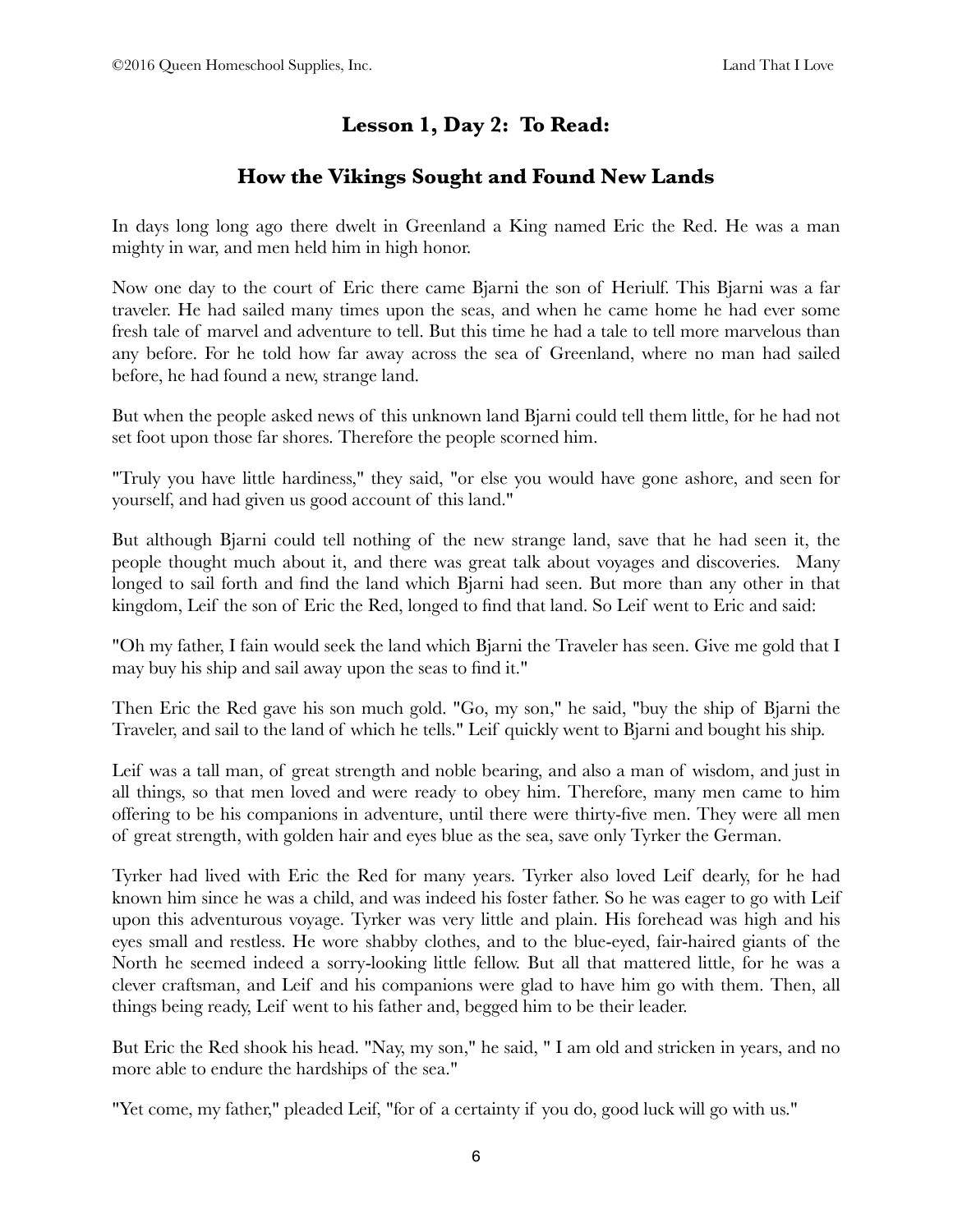Then Eric looked longingly at the sea. His heart bade him go out upon it once again before he died. So, mounting upon his horse, he rode towards the ship.

When the sea-farers saw him coming, they set up a shout of welcome. But when Eric was not far from the ship the horse upon which he was riding stumbled, and he was thrown to the ground. He tried to rise but could not, for his foot was sorely wounded. He cried out sadly, "It is not for me to discover new lands; go ye without me."

So Eric the Red returned to his home, and Leif went on his way to his ship with his companions. Now they busied themselves and set their dragon-headed vessel in order. And when all was ready they spread their gaily-colored sails, and sailed out into the unknown sea.

Westward they sailed towards the setting of the sun. For many days they sailed, yet they saw no land; nothing about them but the restless, tossing waves. But one day there appeared a faint grey line far on the horizon. They were overjoyed! They had not sailed in vain, for land was near.

"Surely," said Leif, as they drew close to it, "this is the land which Bjarni saw. Let it not be said of us that we passed it by as he did."

So, casting anchor, Leif and his companions launched a boat and went ashore. But it was no fair land to which they had come. Far inland great snow-covered mountains rose, and between them and the sea lay flat and barren rock, where no grass or green thing grew. It seemed to Leif and his companions that there was no good thing in this land.

"I will call it Helluland or Stone Land," said Leif.

Then they went back to the ship and put out to sea once more. They came to land again, and cast anchor, launched a boat and went ashore. This land was flat. Broad stretches of white sand sloped gently to the sea, and behind the level plain was thickly wooded.

"This land," said Leif, "shall also have a name after its nature." So he called it Markland or Woodland.

Then again Leif and his companions returned to the ship, and mounting into it they sailed away upon the sea. And now fierce winds arose, and the ship was driven before the blast so that for days these seafarers thought no more of finding new lands, but only of the safety of their ship.

Again they saw land, and launching their boat, they rowed ashore.

To the eyes of the men, who for many days had seen only the wild waste of waters, the land seemed fair. The grass was green, and as the sun shone upon it seemed to sparkle with a thousand diamonds. When the men put their hands upon the grass, and touched their mouths with their hands, and drank the dew, it seemed to them that never before had they tasted anything so sweet. So pleasant the land seemed to Leif and his companions that they determined to pass the winter there. They drew their ship up the river which flowed into the sea, and cast anchor. They carried their hammocks ashore and set to work to build a house When the house was finished Leif called his companions together and spoke to them.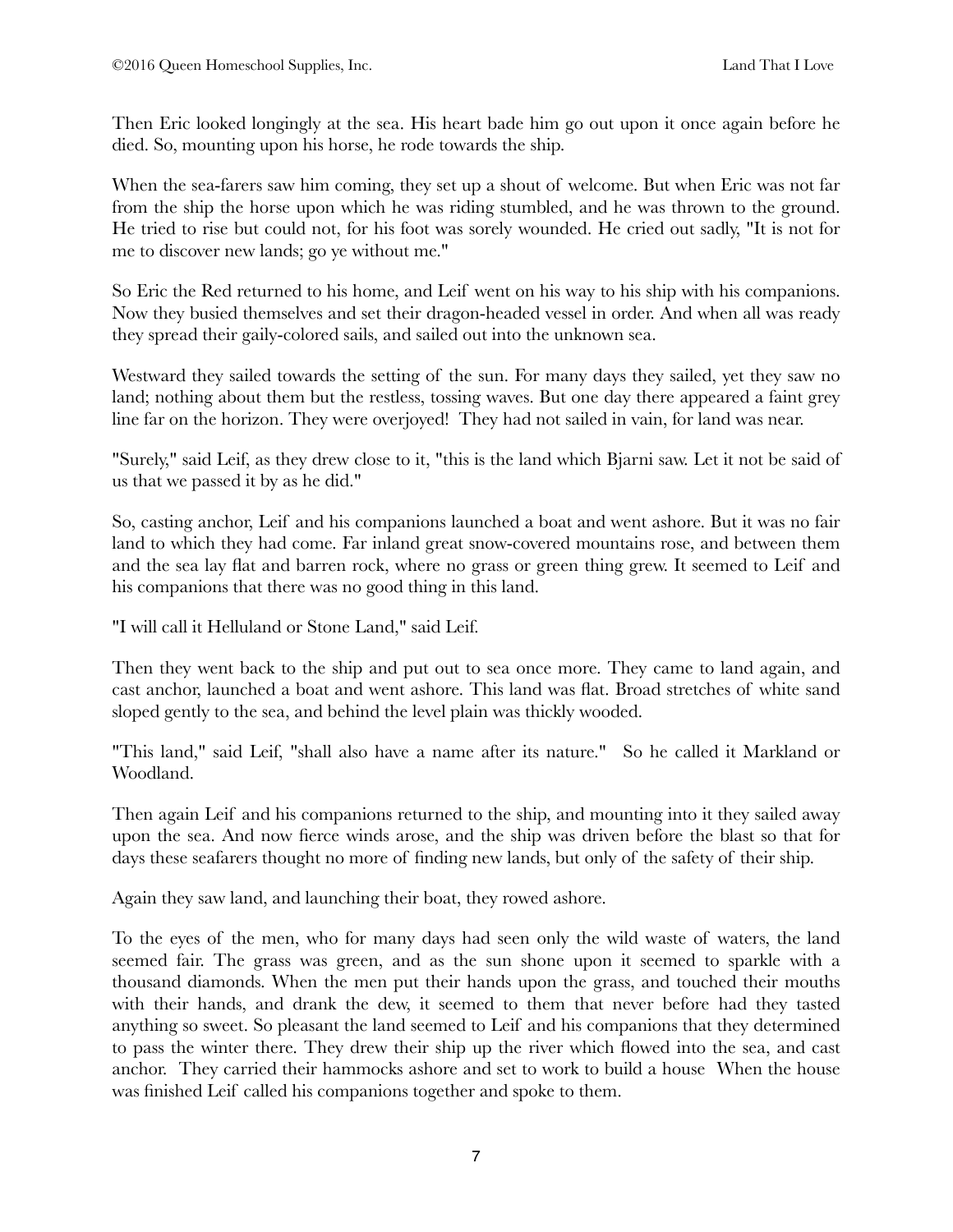"I will now divide our company into two bands," he said, "so that we may explore. One half shall stay here, and the other half shall explore the land. They who explore must not go so far away that they cannot return home at night, nor must they separate from each other, lest they be lost."

Each day a company set out to explore. Sometimes Leif went exploring, and sometimes he stayed at home. Each day as evening came they all returned to their house and told what they had seen.

One day, when those who had gone abroad returned, one of their number was missing, and when the roll was called it was found that it was Tyrker the German who had strayed. Leif was sorely troubled, for he loved his foster-father dearly. He spoke sternly to his men, reproaching them for their carelessness in letting Tyrker separate from them, and taking twelve of his men with him, he set out at once to search for his foster-father. They had not gone far when, to their great joy, they saw their lost comrade coming towards them.

"Why art thou so late, oh my foster-father?" cried Leif, as he ran to him. "Why hast thou gone astray from the others?"

But Tyrker paid little heed to Leif's questions. He was excited, and laughed and spoke in German which no one understood. Finally, he grew calmer and spoke to them in their own language. "I did not go much farther than the others," he said. "But I have found vines and grapes."

"Is that indeed true, my foster-father?" said Leif.

"Of a certainty it is true," replied Tyrker. "For I was born where vines grow freely."

This was great news; and all the men were eager to go and see for themselves the vines which Tyrker had discovered. But it was already late, so they all returned to the house, and waited with what patience they could until morning. Then, as soon as it was day, Tyrker led his companions to the place where he had found the grapes. When Leif saw them, he called the land Vineland because of them. He loaded his ship with grapes and wood, and departed homeward. Each day the men gathered grapes and felled trees, until the ship was full. Then they set sail for home. The winds were fair, and with but few adventures they arrived safely at home. There they were received with great rejoicing. From then on, Leif was called Leif the Lucky, and he lived ever after in great honor and plenty.

In time, Eric the Red died, and after that Leif the Lucky sailed no more upon the seas, for his father's kingdom was now his, and he must stay at home to rule his land. But Leif's brother Thorvald greatly desired to go to Vineland so that he might explore the country still further. When Leif saw his brother's desire he said to him, "If it be thy will, brother, thou mayest go to Vineland in my ship." At that Thorvald rejoiced greatly, and gathering thirty men he set sail, crossed the sea without adventure, and came to the place where Leif had built his house.

There he and his company remained during the winter. Then in the spring they set forth to explore the coast. After some time they came upon a fair country where there were many trees. When Thorvald saw it he said, "It is so fair a country that I should like to make my home here."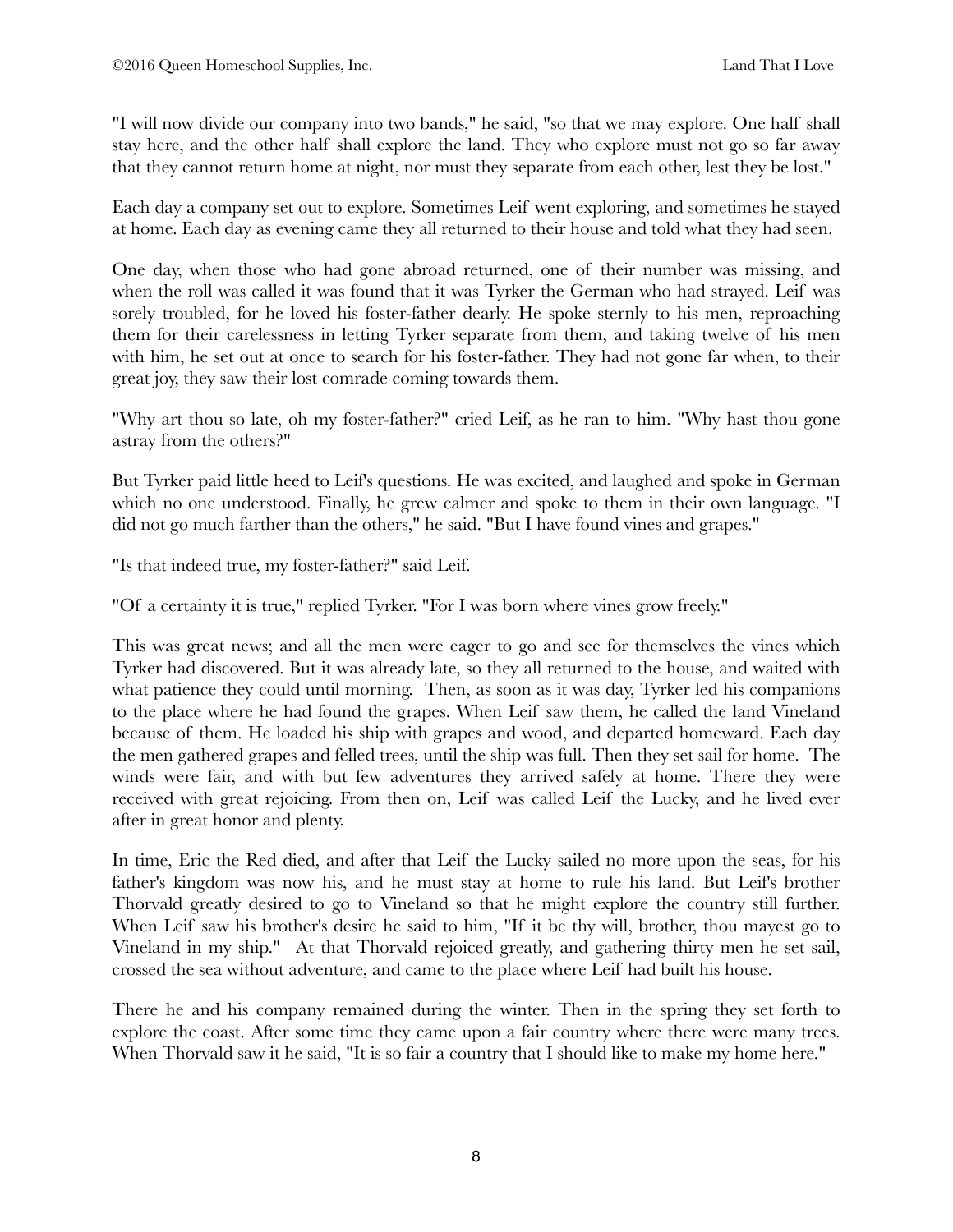Until this time the Norsemen had seen no inhabitants of the land. But now as they returned to their ship they saw three mounds upon the shore. When the Norsemen came near they saw that these mounds were canoes, and under each were three men armed with bows and arrows, who lay in wait to slay them. The Norsemen divided their company and put themselves in battle array. And after a fierce battle they slew the natives, save one who fled to his canoe and escaped.

When the fight was over, the Norsemen climbed upon a high headland and looked to see if there were signs of any more natives. Below them they saw several mounds which they took to be the houses of the natives, and knew that it behooved them to be on guard. But they were too weary to go further, and casting themselves upon the ground, they were they fell into a heavy sleep.

Suddenly they were awakened by a great shout, and they seemed to hear a voice cry aloud, "Awake, Thorvald, thou and all thy company, if ye would save your lives. Flee to thy ship with all thy men, and sail with speed from this land."

Thorvald and his companions fled to their ship, and set it in fighting array. Soon a crowd of natives, uttering fearful yells, rushed upon them. They cast their arrows at the Norsemen, and fought fiercely for some time. But seeing that their arrows availed little against the strangers, and that on the other hand many of their braves were slain, they at last fled. Then, the enemy being fled, Thorvald, turning to his men, asked, "Are any of you wounded?"

"Nay," they answered, "we are all whole."

"That is well, " said Thorvald. "As for me, I am wounded under the arm by an arrow. Here is the shaft. I am sure it will cause my death. Turn homeward with all speed. But carry me first to that headland which seemed to me to promise so pleasant a dwelling-place, and lay me there. Thus it shall be seen that I spoke truth when I wished to abide there. And ye shall place a cross at my feet, and another at my head, and call it Cross Ness ever after."

So Thorvald died. His companions buried him as he had bidden them in the land which had seemed to him so fair. As he had commanded they set a cross at his feet and another at his head, and called the place Cross Ness. Thus the first white man was laid to rest in Vineland the Good.

When spring came, the Norsemen sailed home to Greenland. And there they told Leif of all the things they had seen and done, and how his brave brother had met his death.

Now when Leif's brother Thorstein heard how Thorvald had died, he longed to sail to Vineland to bring home his brother's body. So once again Leif's ship was made ready, and with twenty five men Thorstein set forth, taking with him his wife Gudrid. But Thorstein never saw Vineland the Good. For storms beset his ship, and after being driven to and fro for many months, he at last came to land in Greenland once more. And there Thorstein died, and Gudrid went home to Leif.

Now there came to Greenland that summer a man of great wealth named Thorfinn. When he saw Gudrid he loved her and sought her in marriage, and Thorfinn and Gudrid were married. At this time many people still talked of the voyages to Vineland, and they urged Thorfinn to journey there and seek to find out more about these strange lands. And more than all the others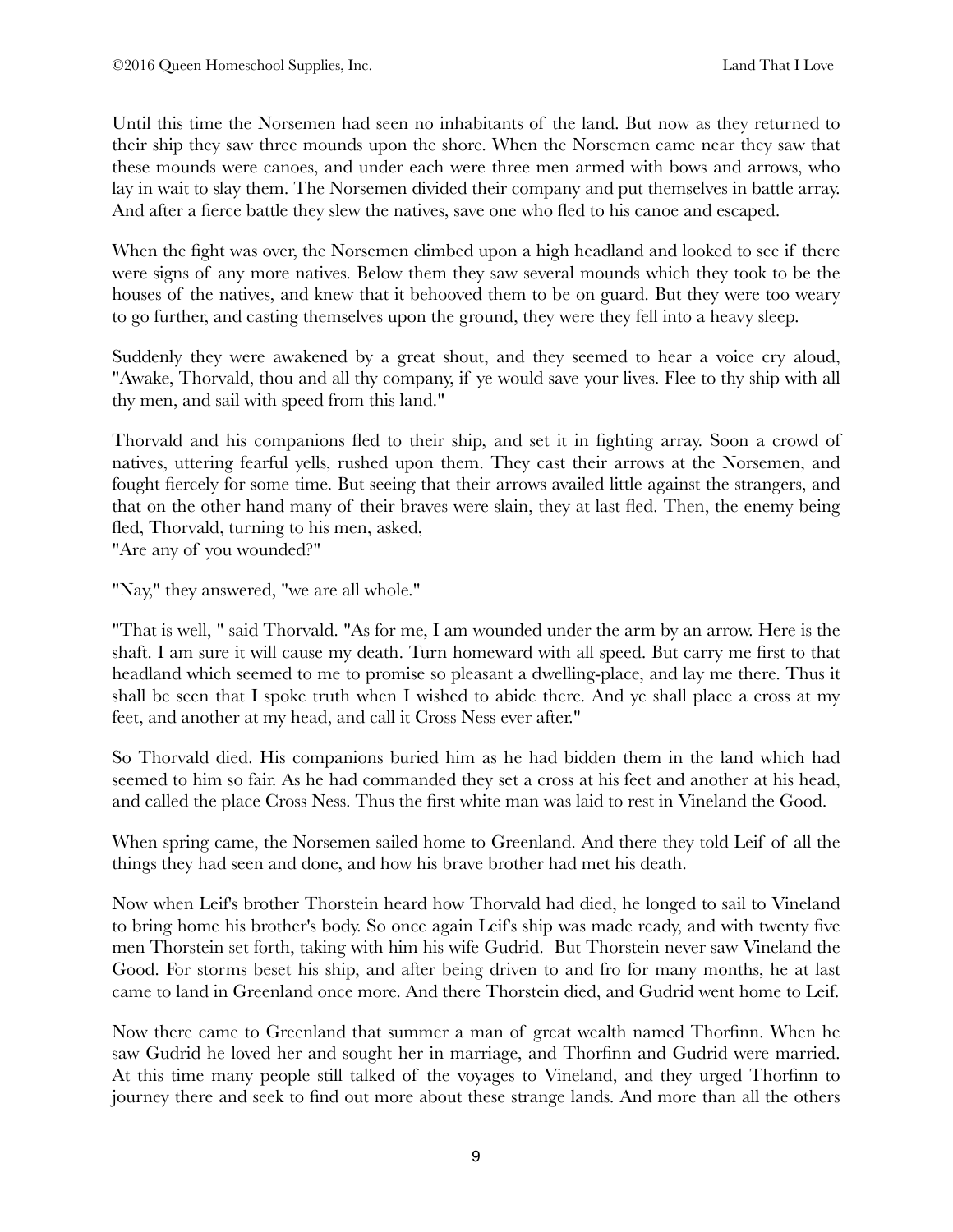Gudrid urged him to go. But it came to his mind that he would not merely go to Vineland and return home again. He resolved rather to settle there and make it his home.

Thorfinn gathered about sixty men, and those who had wives took their wives with them, together with their cattle and their household goods. Then he asked Leif to give him the house which he had built in Vineland. Leif replied, "I will lend the house to you, but I will not give it."

So Thorfinn and Gudrid and all their company sailed out to sea, and without adventure arrived safely at Leif's house in Vineland. There they lived all that winter in great comfort. There was no lack of food, and the cattle they had brought roamed and fed upon the wide prairie lands.

All winter and spring the Norsemen dwelt in Vineland, seeing no other humans. Then one day in early summer they saw a great troop of natives come out of the wood. They were dark and little, and it seemed to the Norsemen very ugly, with great eyes and broad cheeks. The cattle were near, and as the natives appeared the bull began to bellow. When the natives heard that sound they were afraid and fled. For three whole weeks nothing more was seen of them, after that time however they took courage again and returned. As they approached they made signs to show that they came in peace, and with them they brought huge bales of furs which they wished to barter.

The Norsemen could not understand the language of the natives, nor could the natives understand the Norsemen; but by signs they made known that they wished to barter their furs for weapons. This, however, Thorfinn forbade. Instead he gave them strips of red cloth which they took eagerly and bound about their heads. Thorfinn commanded his men to take milk to the natives. When they saw it they were eager to buy and drink it.

One summer day a little son was born to Thorfinn and Gudrid. They called him Snorri, and he was the first Norse child to be born on the Continent which later men called the New World. Three years went past. But the days were not all peaceful. Quarrels arose between the newcomers and the natives, who attacked the Norsemen and killed many of them. Thorfinn said he would no longer stay in Vineland, but would return to Greenland. So he and all his company made ready their ship, and sailed out upon the seas, and came at length safely to Greenland.

After a time Thorfinn sailed to Iceland. There he made his home for the rest of his life, the people holding him in high honor. His son Snorri also grew to be a man of great renown.

Such are some of the old Norse stories of the first finding of America. The country which Leif called Helluland was most likely Labrador, Markland Newfoundland, and Vineland Nova Scotia.

Besides these there were many other tales of voyages to Vineland. For after Leif and his brothers many other Vikings of the North sailed, both from Greenland and from Norway, to the fair western lands. Yet although they sailed there so often these old Norsemen had no idea that they had discovered a vast continent. They thought that Vineland was merely an island. In days of wild warfare at home the Norsemen forgot the fair western land which Leif had discovered. It came to be for them a sort of fairytale. But now wise men have read these tales with care, and many have come to believe that they are not mere fairy stories. They have come to believe that hundreds of years before Columbus lived the Vikings of the North sailed the western seas and found the land which lay beyond, the land which we now call America.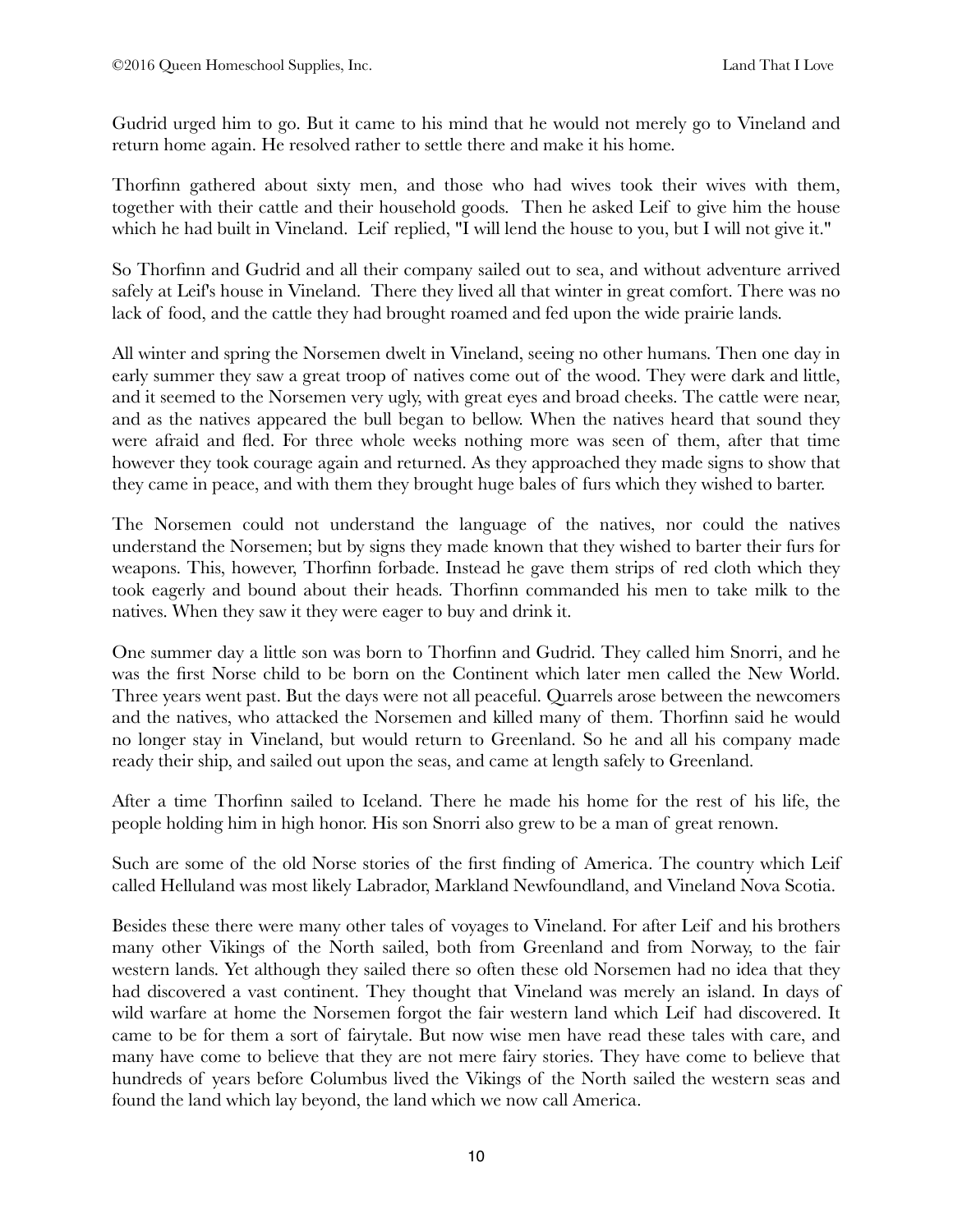## Lesson 1, Day 3: Finding Out More

Leif Ericson (you will find several different spellings of his name) and his men were Vikings. Find out what daily life was like for a Viking. What were their homes like? What sort of food did they eat? What were their daily activities? Write about the Vikings in the space below.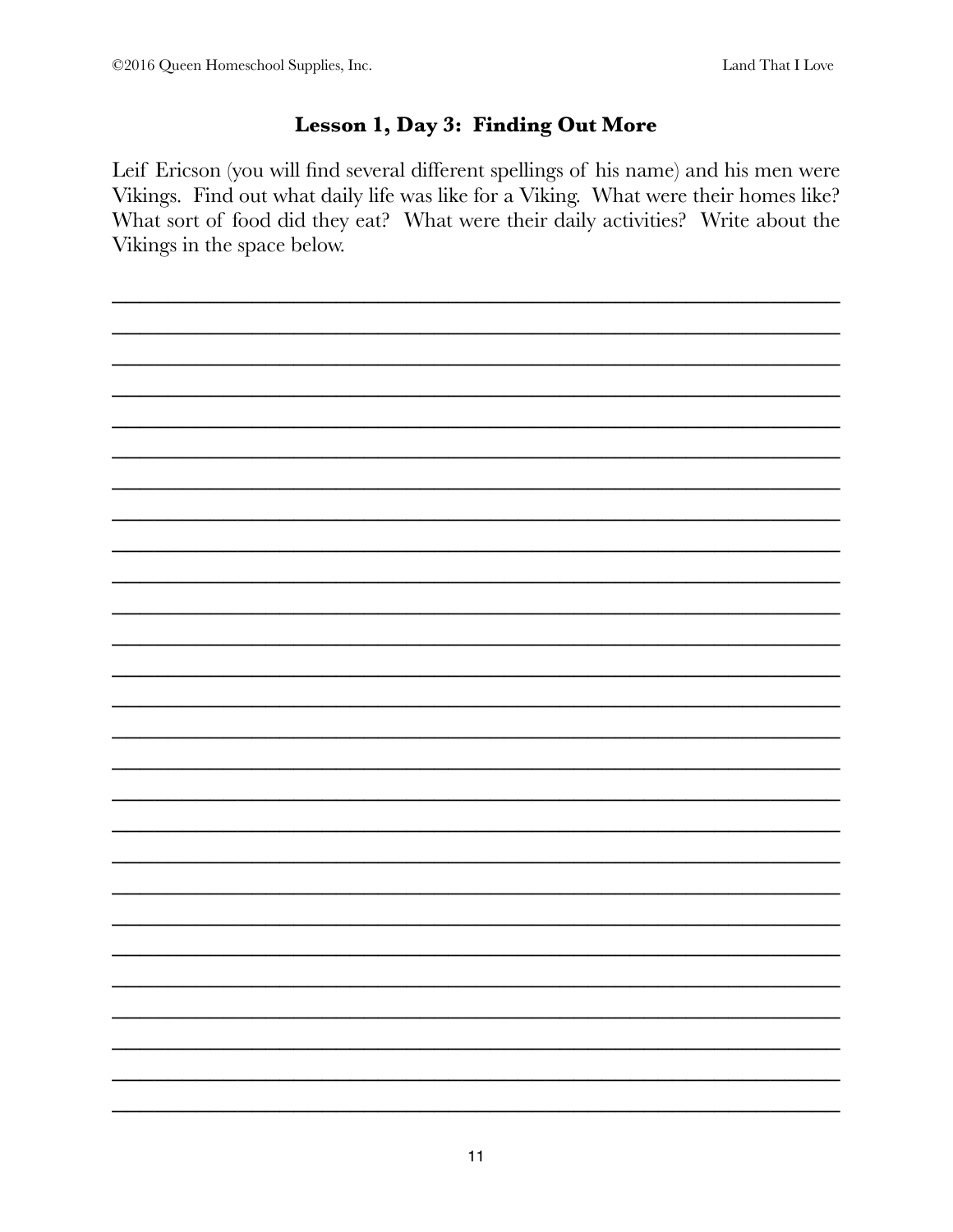#### **Lesson 1, Day 4: Digging Out the Facts**

Now it's time for you to dig more deeply. Find the answers for the questions below.

It is not always noted in many resources, but many sources say that Leif Ericson became a Christian while he was in Norway. The King of Norway encouraged Leif to come back to Norway as a missionary, and help spread Christianity in that country.

What was the name of this King of Norway?

Did Leif return to Norway and help spread the Gospel?

Where is it thought that Leif landed when he first came to North America?

Which two Icelandic sagas (a "saga" is a long story about some heroic achievement) give us the majority of information on Leif Ericson's voyage to America?

What important archaeological discovery made in the 1960's verified the information in these sagas?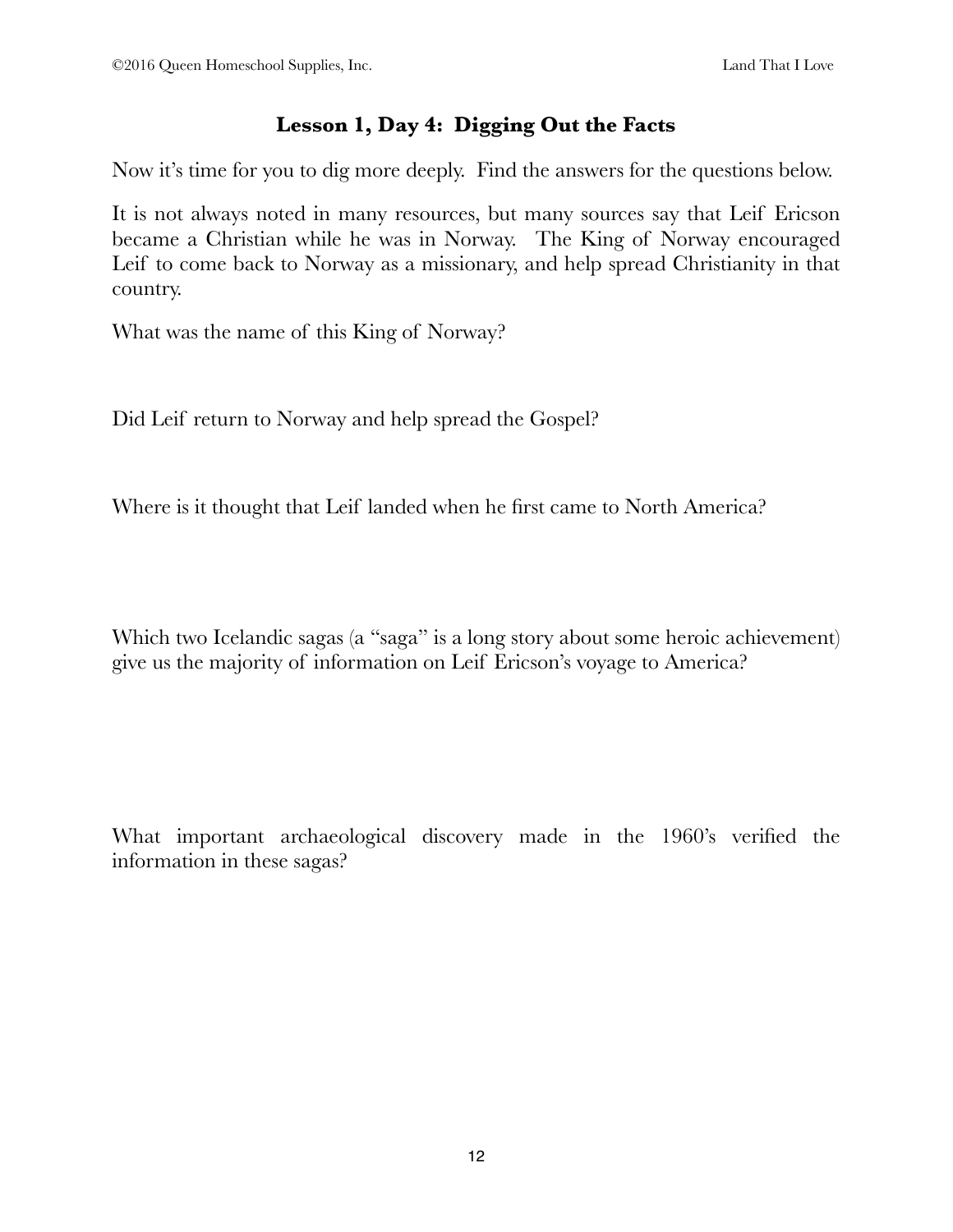## **Lesson 1, Day 5: Timeline of Events**

In the back of this book is a timeline that covers the time periods studied throughout this book. Add the time of the events mentioned in this chapter, and add them to your timeline. You will add to this timeline each week. This will allow you to see the overlap of the time periods being studied in this course.

Since these events happened very close together, you can see how to place events on the timeline when they are close to one another. Here are the events to add:

Eric the Red died 1003 AD Leif Ericson lands in Newfoundland, Canada - 999 AD

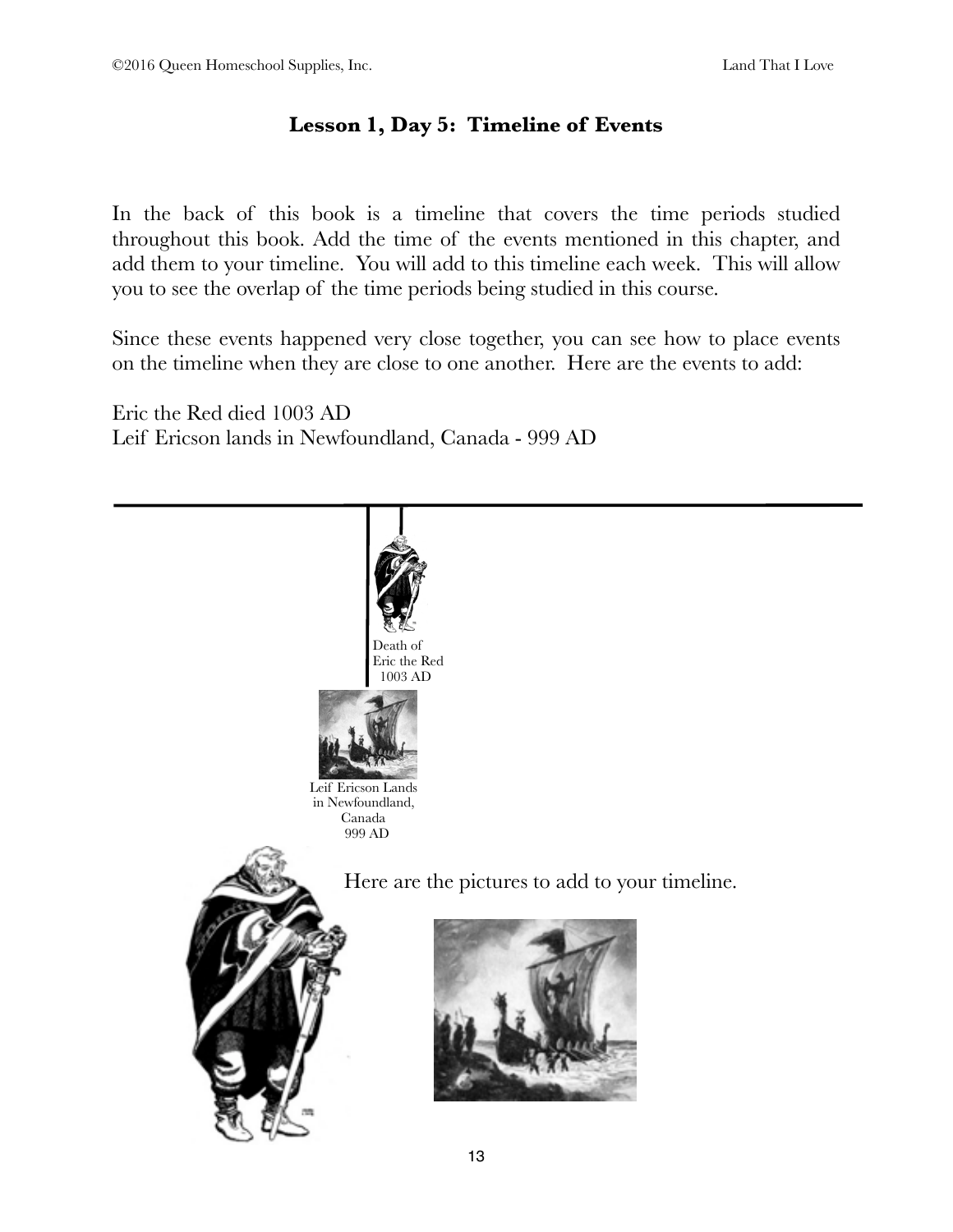## **Lesson 2, Day 1: Vocabulary**

In a dictionary, look up the following words which pertain to this week's period in history, and write their definitions.

Cargo -

Vessel -

Expedition -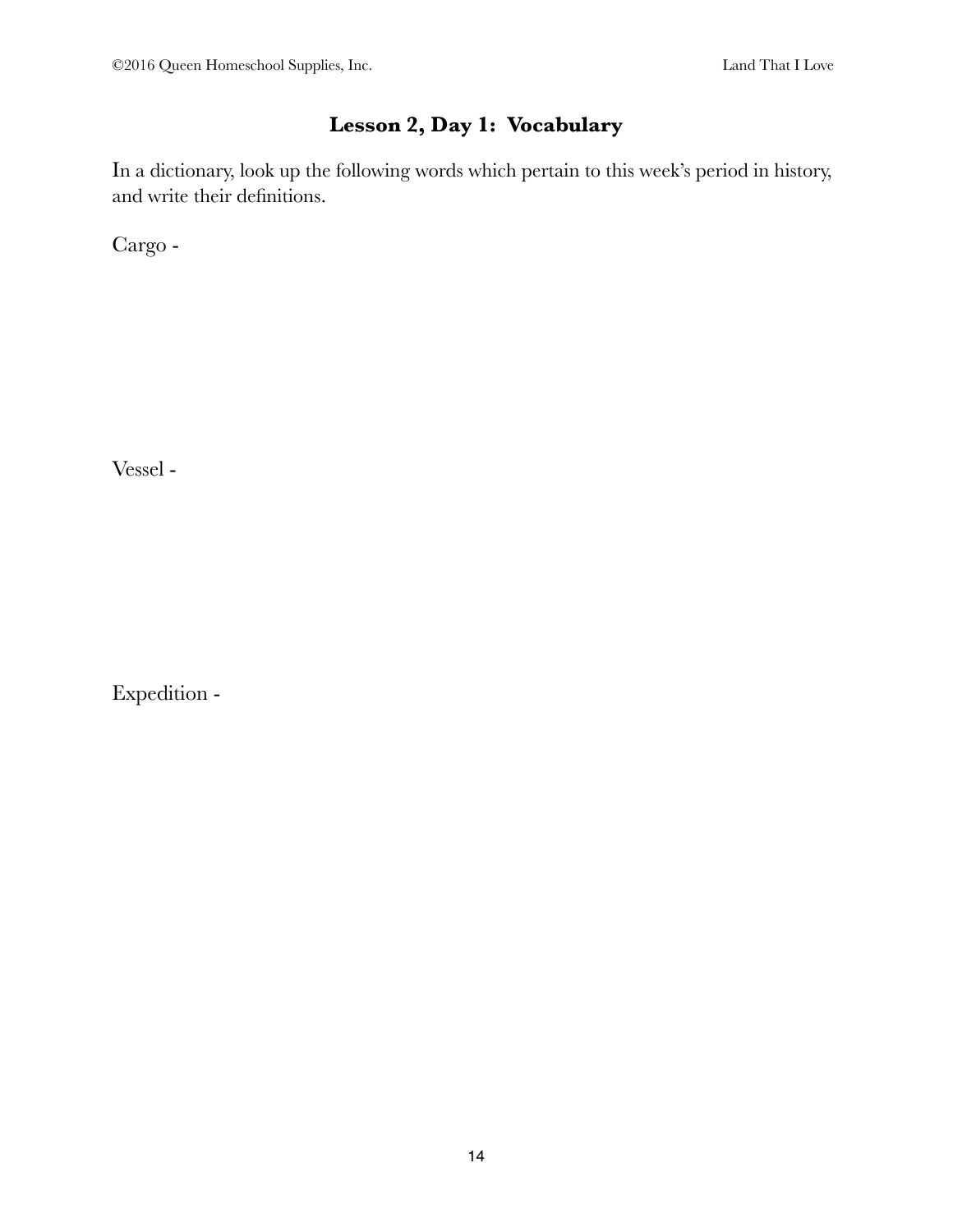## **Lesson 2, Day 2: To Read**

#### **The Sea of Darkness and the Great Faith of Columbus**

In those far-off times besides the Vikings of the North, other daring sailors sailed the seas. But all their sailings took them eastward. For it was from the east that all the trade and the riches came in those days. To India and China sailed the merchant through the Red Sea and the Indian Ocean, to return with a rich and fragrant cargo of silks and spices, pearls and priceless gems.

None thought of sailing westward, for to men of those days the Atlantic Ocean was known as the Sea of Darkness. There was nothing to be gained by venturing upon it, and much to be dreaded. It was said that huge, horrible sea-dragons lived there, ready to wreck and swallow any vessel that might venture near. An enormous bird also hovered in the skies waiting to pounce upon vessels and bear them away to some unknown eyrie. Even if any foolhardy adventurers should defy these dangers, and escape the these horrors, other perils threatened them. For far in the west there lay a bottomless pit of seething fire. After all, didn't the setting sun glow with the reflected light as it sank in the west? There would be no rescue for any ship that should be drawn into that awful pit.

It was believed that the ocean flowed downhill, and that if a ship sailed down too far it would never be able to get back. So for hundreds of years men contented themselves with the wellknown routes which indeed offered adventure enough to satisfy the heart of the most daring.

But as time passed these old trade-routes fell more and more into the hands of Turks and infidels. Port after port came under their rule, and pirates swarmed in the Indian Ocean and Mediterranean until no vessel was safe. At every step Christian traders found themselves hindered and in danger of their lives, and they began to long for another way to the lands of spice and pearls.

It was then that men turned their thoughts to the dread Sea of Darkness. Many among them had begun to disbelieve the tales of dragons and fiery pits. The world was round, said wise men. Why then, if that were so, India could be reached by sailing west as well as by sailing east.

One man who felt this was was Italian sailor Christopher Columbus. The more Columbus thought about his plan of sailing west to reach India, the more he believed in it, and the more he longed to set out. But without enough money, the expedition was impossible, for Columbus was poor. His only hope was to win the help of a king or some other great and wealthy person.

The Portuguese were a sea-faring people, and their ships could be found wherever ships dared go. Prince Henry of Portugal did so much to encourage voyages of discovery that he was called Henry the Navigator. Though by this time he was dead, people still took great interest in voyages of discovery, so Columbus determined to go to King John of Portugal to ask for his aid.

King John listened to what Columbus had to say, but before giving him an answer had to consult his wise men, who looked upon the idea as absurd, so King John refused to help. Yet although most of King John's wise men thought little of the plan, King John himself thought that there was something in it. But instead of helping Columbus he resolved to send out his own expedition.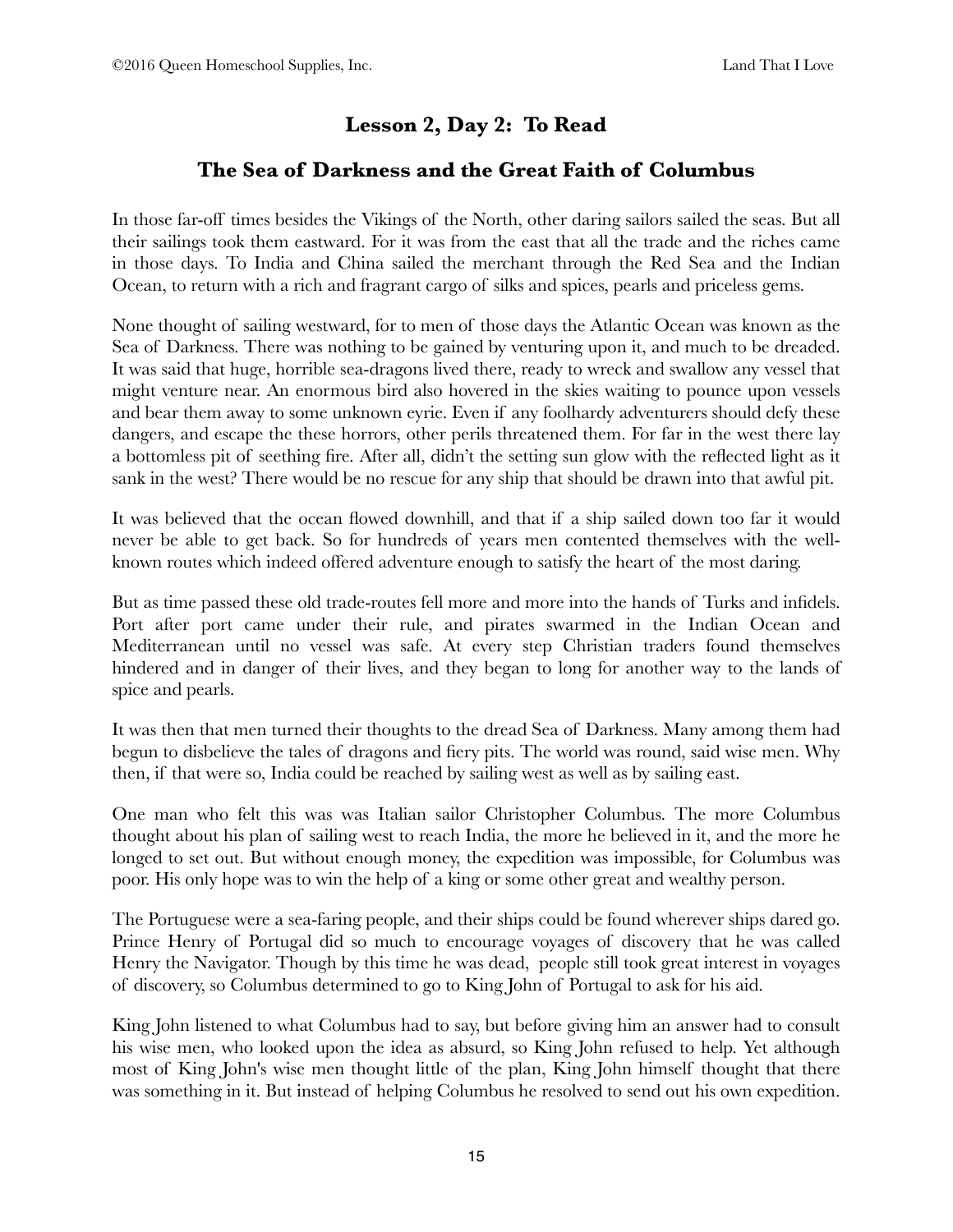When Columbus heard of it, he was so angry that he left Portugal, which for more than ten years had been his home. Poor and in debt, he left secretly, in fear of those to whom he owed money.

When Columbus fled from Portugal, penniless, he was over forty. He was disappointed, too, but he still clung to his dream. He sent his brother Bartholomew to England to beg King Henry VII to help him, while he himself turned towards Spain. Bartholomew reached England at a bad time, for Henry VII had but just taken the crown from Richard III, and had no interest in unknown lands. Christopher also arrived in Spain at an unfortunate time, for the Spaniards were in a fierce war against the Moors, and King Ferdinand and Queen Isabella had no money to spare. Though Ferdinand listened to what Columbus had to say, he could promise no help.

So years passed. Columbus remained in Spain. In spite of all his rebuffs and disappointments, he did not despair. As the court moved from place to place he followed it, hoping always that the day would come when the King and Queen would listen to him, and believe in his great enterprise. Meanwhile he lived in want and misery, and just kept himself from starvation by making and selling maps. To the common people he seemed a madman, and as he passed through the streets in his worn and threadbare garments children jeered and pointed fingers at him.

Yet in spite of mockery, Columbus clung to his faith. Indeed it burned in him so strongly that at length he made others believe too, and men who were powerful at court became his friends.

At last the war with the Moors ended victoriously for Spain. Columbus' friends persuaded Queen Isabella to listen again to what he had to say. When she heard how poor Columbus was she sent him some money, so that he might buy clothes fit to appear at court.

Columbus quickly bought new clothes, and mounting upon a mule he rode towards Granada. When he arrived, he found the court still celebrating victory. Among the light-hearted throng there was no one who noticed the melancholy dreamer amidst them.

Finally, his day came. At length the celebrating was over, and Ferdinand and Isabella turned their thoughts to Columbus. He came before them and talked so earnestly of his great project that they could not but believe in it. Both King and Queen, but especially the Queen, were willing to help the great enterprise. Now however Columbus himself all but wrecked his chances. He had dreamed so long about this splendid adventure, he was so filled with belief in its grandeur, that he demanded conditions such as would hardly have been granted to the greatest prince in the land.

Columbus demanded that he should be made admiral and viceroy of all the lands he might discover, and that after his death this honor should descend to his son and to his son's son for ever and ever. He also demanded a tenth part of all the pearls, precious stones, gold, silver and spices, or whatever else he might gain by trade or barter. At these demands the grandees of Spain stood aghast. This shabby dreamer, this penniless beggar aspired to honor and dignities fit for a prince! It was absurd!.

But Columbus held to his demands. So the Council broke up, and Columbus, with anger and disappointment in his heart, mounted his mule and turned his face towards the Court of France. All the seven long years during which he had waited, and hoped, and prayed, in Spain had been wasted. Now he would go to the King of France, and make his last appeal there.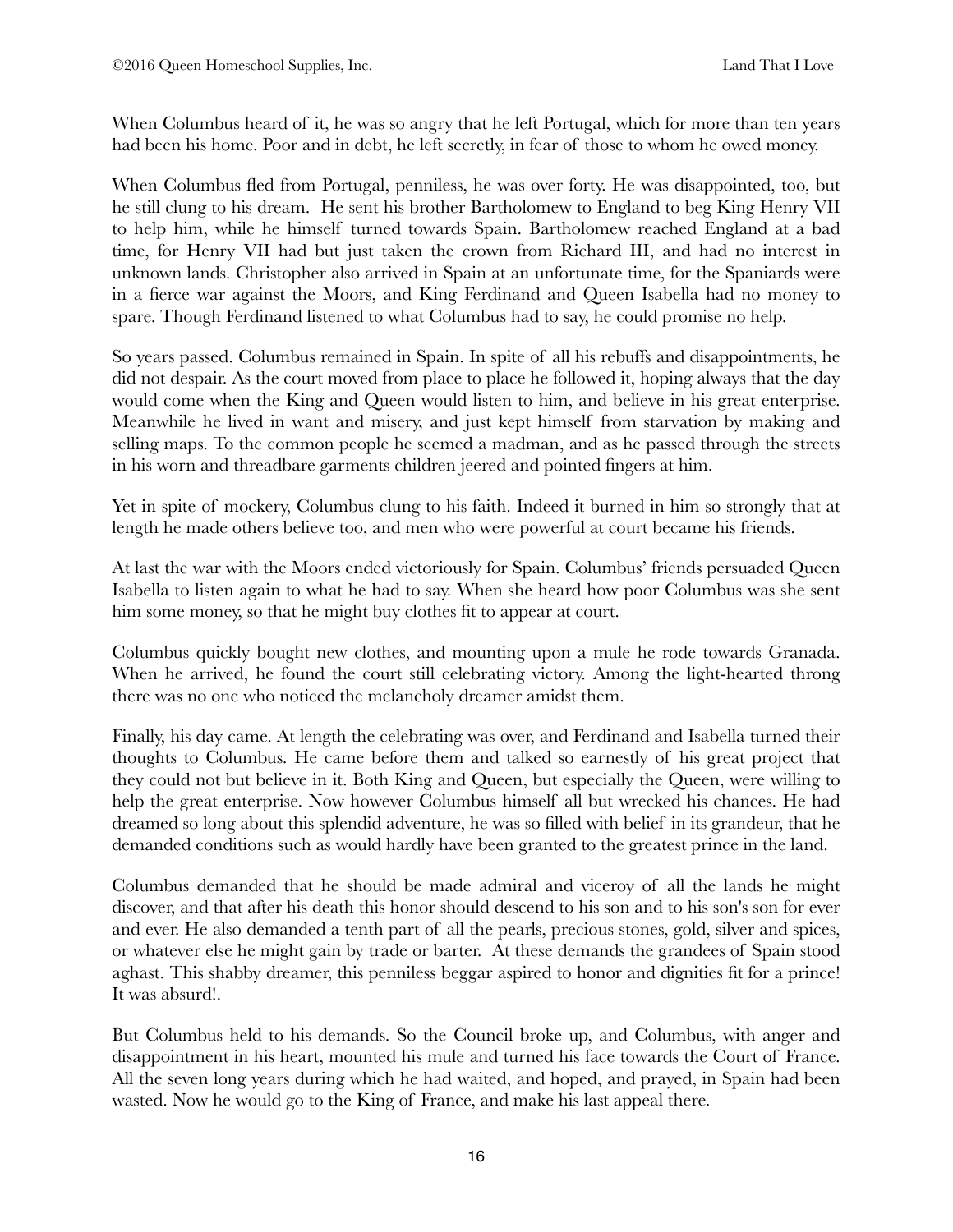But Columbus had left friends behind him, friends who had begun to picture to themselves almost as vividly as he the splendors of the conquest he was to make. Now these friends sought the Queen. In glowing words they painted to her the glory and the honor which would come to Spain if Columbus succeeded. And if he failed, why, what were a few thousand crowns? And as the Queen listened, her heart beat fast; the magnificence of the enterprise took hold upon her, and she resolved that, come what might, Columbus should go forth on his adventure.

Ferdinand, however, still looked coldly on. The war against the Moors had been long and bitter, his treasury was empty. Where would the money come from for this scheme? Isabella, however, was prepared. "If there is not money enough in Aragon," she cried, "I will undertake this adventure for my own kingdom of Castile, and if need be I will pawn my jewels to do it."

While these things were happening Columbus, sick at heart, was slowly plodding on the road to France. But he only went a little way on his long journey, for just as he was entering a pass not far from Granada, where the mountains towered above him, he heard the thud of horses' hoofs. It was a lonely and silent spot among the hills, where robbers lurked, and where many a man had been slain for the money and jewels he carried. Columbus, however, had nothing to dread: he carried with him neither gold nor jewels. He went forth from Spain a beggar, even as he had come. But joy would soon be his; when the horsemen came up they told Columbus that his friends had won the day for him, and that he must return.

At first Columbus hesitated. He found it hard to believe that truly at last he had his heart's desire. When, however, the messenger told him that the Queen herself bade him return, he hesitated no longer. Joyfully turning his mule he hastened back to Granada.

At last Columbus had won his heart's desire, and he had only to gather ships and men and set forth westward. But now a new difficulty arose. For it was out upon the terrible Sea of Darkness that Columbus wished to sail, and men feared to face its terrors.

Week after week went past and not a ship or a man could Columbus get. He implored in vain: no man was brave enough to follow him to the unknown horrors of the Sea of Darkness. Columbus sought help from the King, who gave him power to force men to go with him. Even then all sorts of difficulties were thrown in the way. Columbus, however, overcame them all, and at length his three ships were ready. But it had taken many months. It was February when he turned back so gladly to Granada; it was the third of August before everything was in order.

Before dawn upon the day he sailed Columbus entered the church, in the little sea-faring town of Palos where his ships lay at anchor. There he humbly committed himself to God's all-powerful guidance. The crew, wild, rough fellows, many of them, followed his example. Then Columbus stepped on board his ship, the Santa Maria, and turned his face westward.

He was filled with exaltation. But all Palos was filled with gloom, and upon the shore a great crowd gathered to bid a last farewell to these daring adventurers. And as the ships spread their sails and sped forth in the morning light the people wept sorely, for they never thought again to see their loved ones, who were about to adventure forth upon the terrible Sea of Darkness.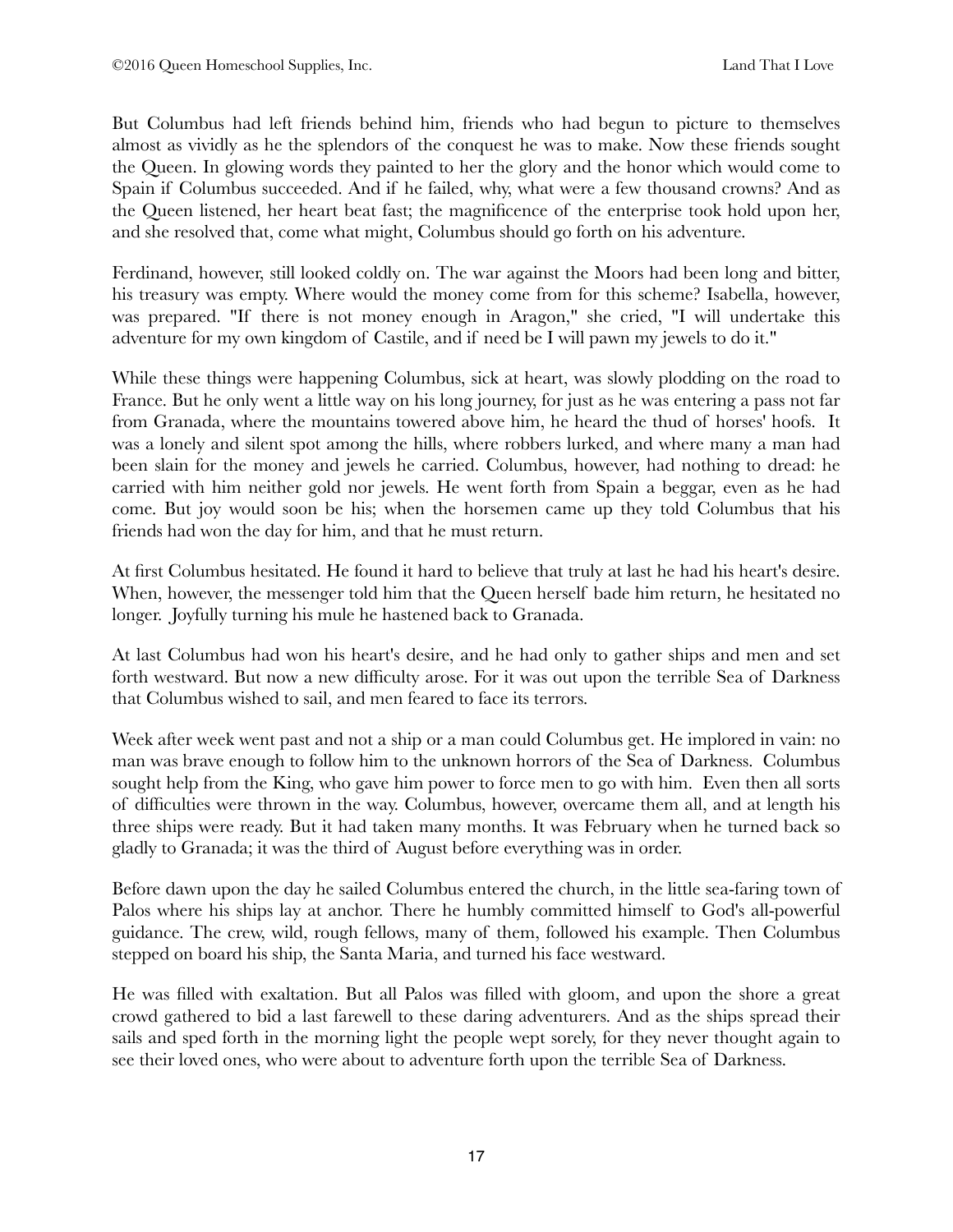## Lesson 2, Day 3: Finding Out More

The Moors, mentioned in this week's story, were a people group from Africa who invaded the Iberian Peninsula and went to war with Spain during the Middle Ages. Find out more about the Moors, the war they fought with Spain during this time, and who won the war. Write what you learn below.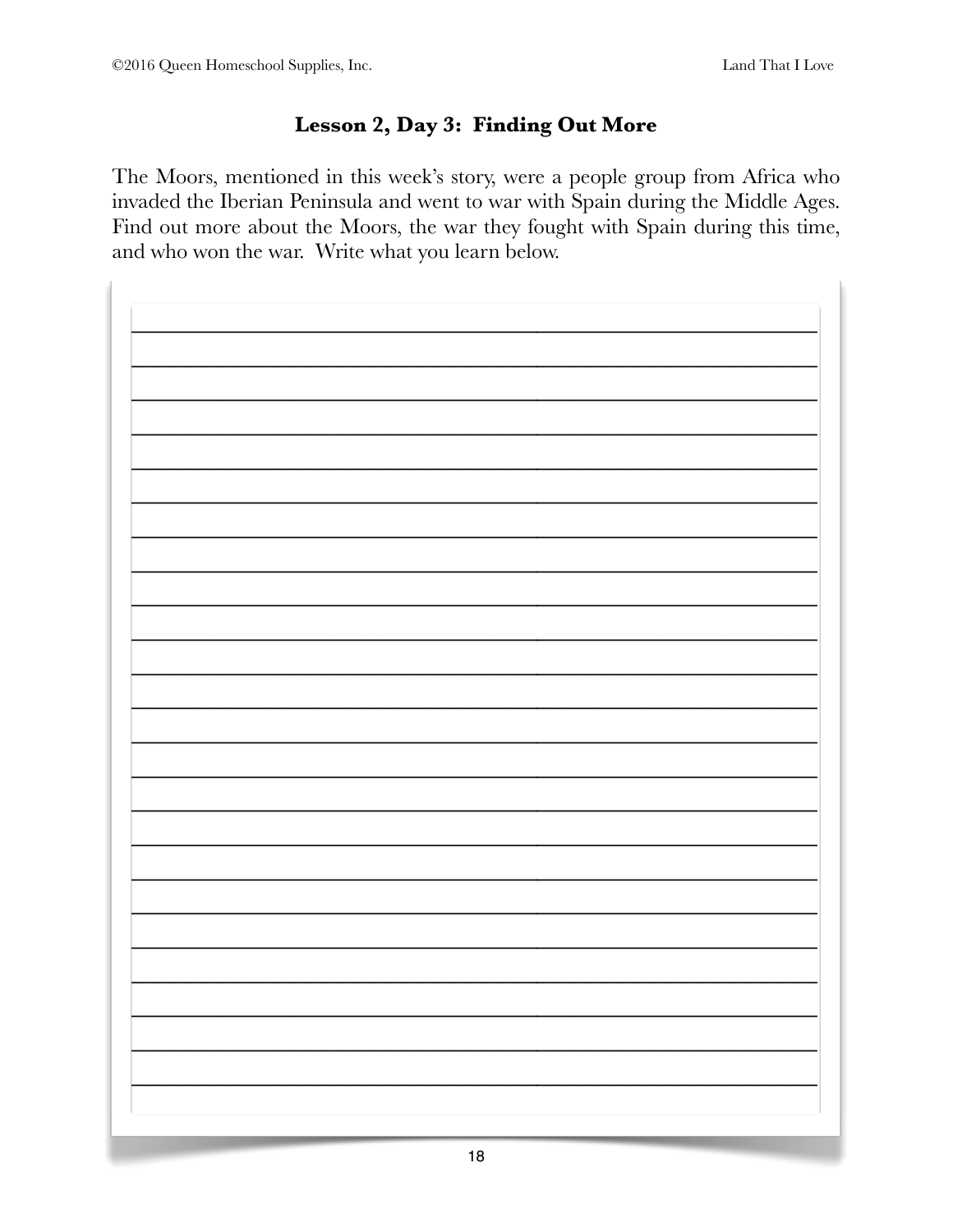#### **Lesson 2, Day 4: Digging Out the Facts**

Now it's time for you to dig more deeply. Find the answers for the questions below. How many ships did Columbus' crew take on their voyage?

What were the names of the ships?

How many men were onboard each ship?

Who was the captain of each ship?

Which ship was the flagship?

What is a flagship?